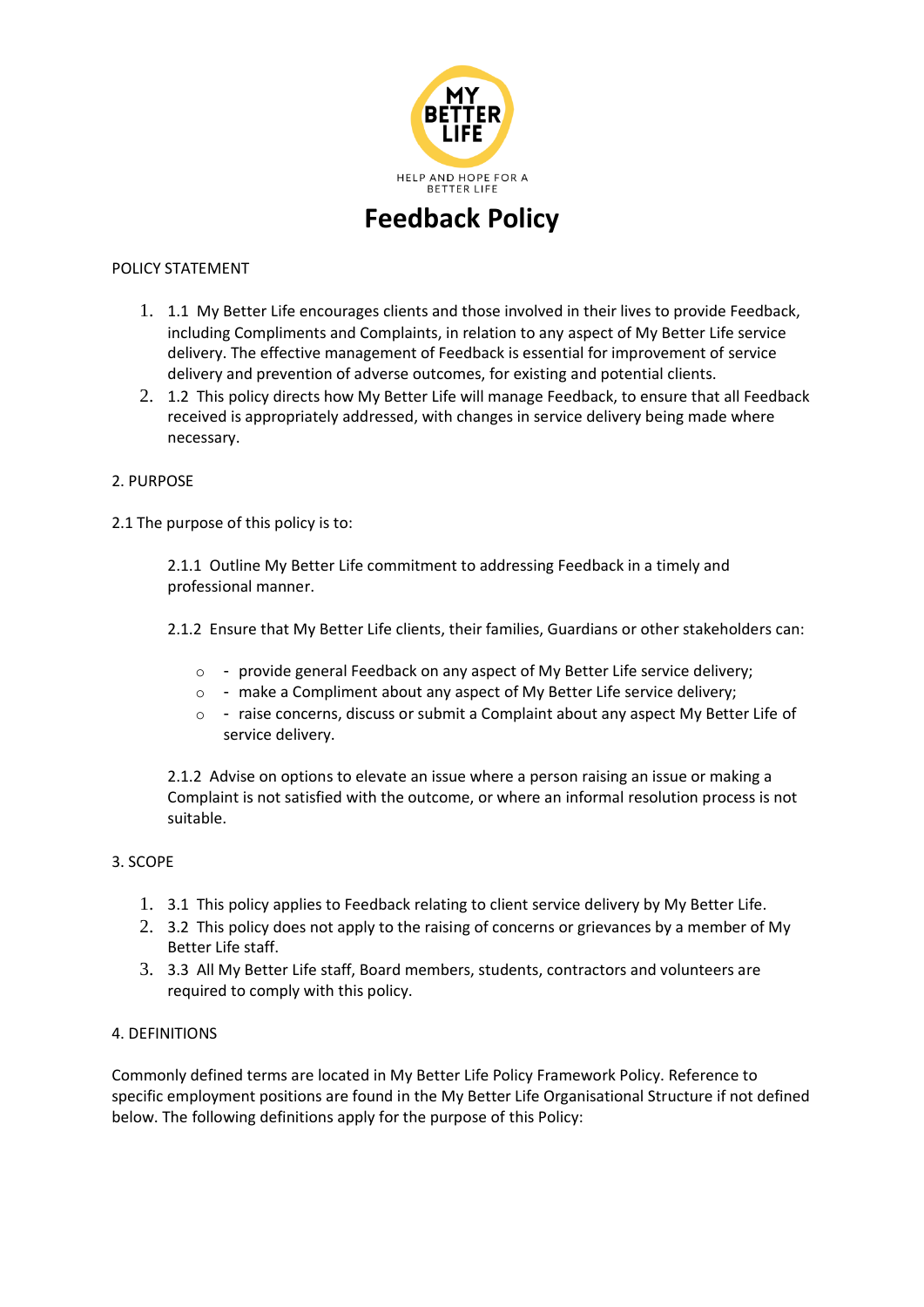

Feedback – Any information received directly or indirectly, explicitly or implicitly about the organisation, service delivery or staff, including opinions, comments, suggestions, Compliments, Complaints, and expressions of interest or concern.

Compliment – information received by the organisation about something that has been done well and/or satisfaction with services received.

Complainant- Person, organization or their representative (including clients, carers, Guardians, stakeholders) making a Complaint

Complaint – Expression of dissatisfaction made to or about the organization, related to services, staff or the handling of a Complaint, where a response or resolution is explicitly or simplicity expected or legally required.

Significant Complaint – a Complaint relating to service delivery or management that alleges a possible breach of legislation, raises an issue of safety or wellbeing of a client/s or staff, or may impact the reputation of My Better Life.

## 5. PRINCIPLES

The following principles apply when interpreting and applying this policy.

5.1 The Feedback management system will be transparent, visible and accessible to people in scope for this policy.

5.2 All clients, carers, Guardians, stakeholders have a right to complain about any aspect of service delivery. All Complainants and clients will be treated with respect by staff, and will not be adversely affected because of making a Complaint.

5.3 The Feedback management system will ensure that any issues are identified, acknowledged, reported, documented and addressed in a timely manner.

5.4 Responses to Feedback and Complaints are objective, ethical, effective and unbiased with the aim of achieving a satisfactory and prompt resolution.

## 6. POLICY REQUIREMENTS

6.1 Inviting Feedback to improve service delivery

6.1.1 My Better Life values active and meaningful engagement and participation by people with a lived experience, who are included in activities which support the achievement of the organisations strategic direction, service co-design and evaluation of existing services.

6.2.1 My Better Life will ensure that staff, students, Board members, volunteers and contractors are aware of and have access to this policy and related documents to enable them to appropriately advise and support those providing Feedback and Complaints, through: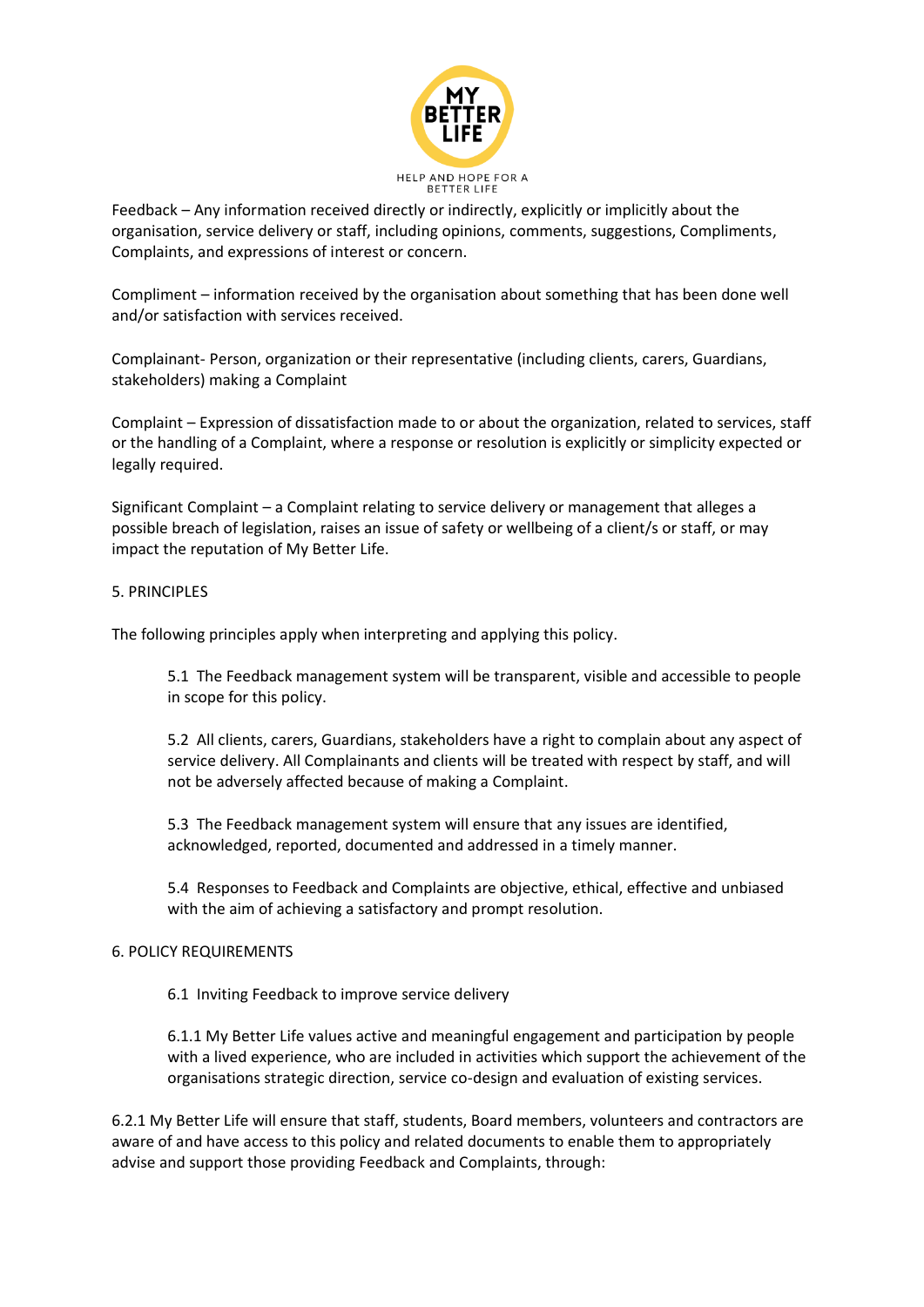

- Induction, orientation and mandatory training programs;

- availability of policies, procedures and Practice Manuals in the intranet 'virtual library' and in hard copy in office locations;
- - the My Better Life Service Agreement
- - Information on the My Better Life website;
- - line management and supervision;

## 6.3 Compliments

6.3.1 Compliments will be shared with staff/ teams they relate to, used to improve service delivery where applicable and acknowledged through reporting processes.

6.4 Complaint management

6.4.1 My Better Life is committed to resolving issues relating to service delivery as promptly and effectively as possible, through a three- level system of resolution which is described in the "Feedback & Complaints Procedure: Client Service Provision"

1. 6.5 An accessible process

6.5.1 The My Better Life Feedback System has been designed to meet the needs of a diverse client group, including people who have increased vulnerability to abuse, neglect and exploitation. My Better Life will ensure the Complaints process is accessible to all clients and their family, carers and stakeholders, particularly those who require assistance to understand and/or submit a Complaint.

6.5.2 Clients and other Complainants are to be provided with information, support and a safe environment in which to communicate about a Complaint. Clients should be assisted to understand/access advocacy services and advised of their right to engage a support person.

6.5.3 Information on the Feedback process will be widely accessible, including prominent displays at My Better Life offices, information on our website, information at service commencement; annual reviews and ad hoc as required.

6.6 Notification to Statutory and Funding Bodies

6.6.1 My Better Life will comply with external reporting in accordance with legal, regulatory or contractual obligations.

6.7 Unreasonable Conduct by Complainants

6.7.1 There may be situations where a Complainant acts unreasonably in seeking to have their concerns addressed, with behaviours such as aggression, abusive language, arguments, persistent, unacceptable contact or lack of cooperation.